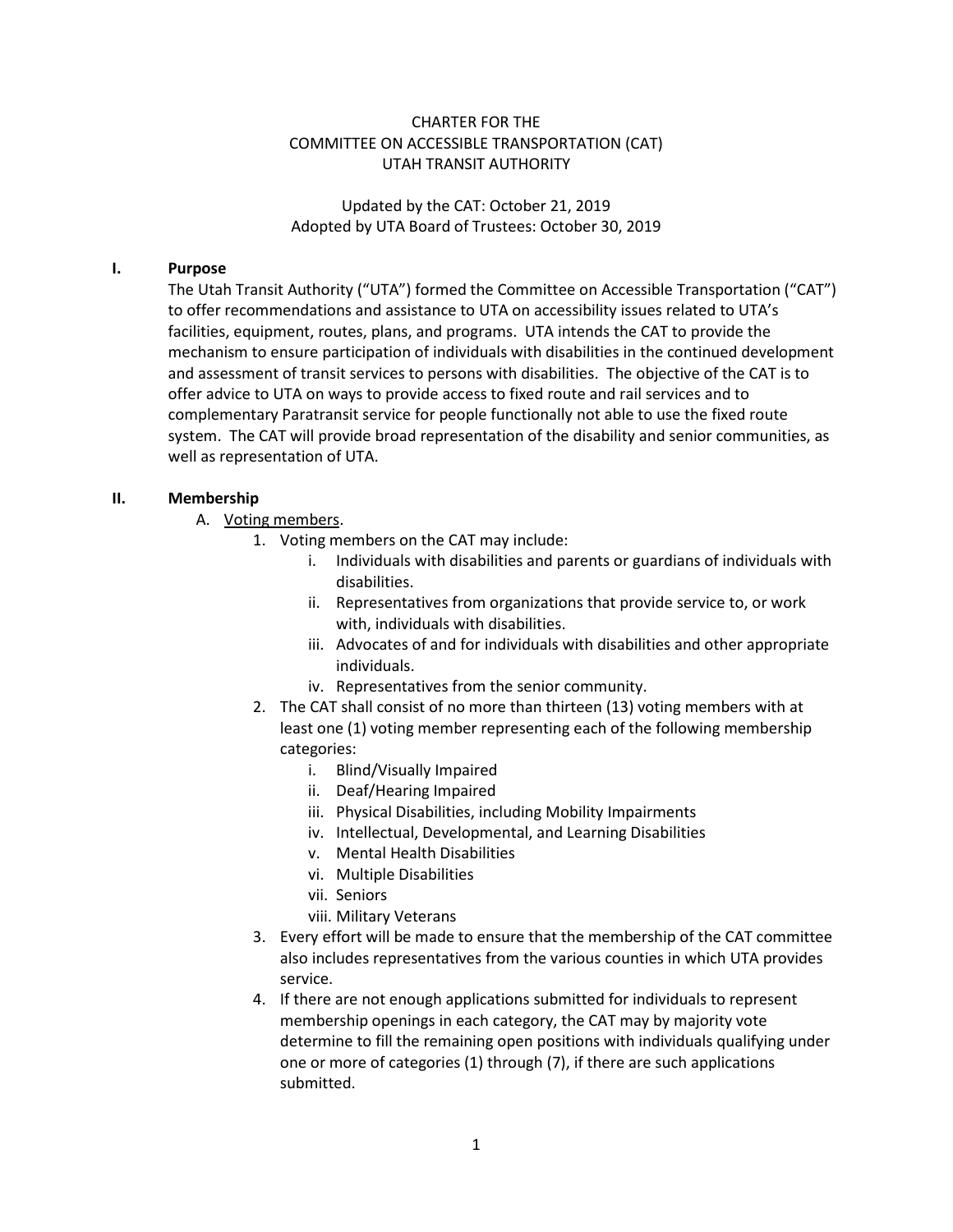- B. Non-voting members. There will be one non-voting member representing each of the following UTA positions, business units, or offices:
	- 1. UTA Board of Trustees representative
	- 2. UTA Fixed Route Business Units
	- 3. UTA Paratransit Operations
	- 4. UTA Light Rail Services (TRAX)
	- 5. UTA Commuter Rail Services (FrontRunner)
	- 6. UTA Paratransit Customer Support
	- 7. UTA Mobility Management, which may include Travel Training personnel
	- 8. UTA ADA Compliance Officer as Staff Liaison to the CAT
	- 9. UTA Staff as Secretary to the CAT
- C. Membership Terms.
	- 1. The term of office of voting members shall be two years, starting on August 1 and ending on the last day of July of the second year of the two-year term.
	- 2. A voting member may be appointed for two consecutive two-year terms.
	- 3. Former CAT members interested in serving additional terms on the CAT may reapply for membership after taking at least a one year leave from CAT membership.
- D. Applications for Membership. Before or during April of each year in which positions as voting members of the CAT will be available during the upcoming membership year, the UTA Staff Liaison to the CAT shall prepare and disseminate a recruitment announcement. Current CAT members are encouraged to assist in recruiting new members. CAT membership is open to individuals living in any part of UTA's service area. Applications will be posted on the UTA website and provided by the UTA staff liaison on request to interested individuals. The application form will ask for the applicant's name, address, phone number, membership category representation, and reasons for wanting to serve on the CAT. A member whose first two year term is ending must submit an application to be considered for a second term. Former CAT members who have not been voting members for at least one year and are interested in being considered again for CAT membership must also submit an application to be considered for an additional term. Applications for membership must be received and reviewed in May of each year and new members selected by the Planning & Community Outreach subcommittee in June of each year.
- E. Membership Selection. The Planning and Community Outreach Subcommittee will review the applications received, conduct interviews, and select new voting members annually to fill available positions.
- F. Attendance. Each CAT member is expected to attend all meetings and perform other assignments as directed by the CAT. If a member is absent from three meetings, either regular CAT meetings, subcommittee meetings or any combination thereof between August 1 and July 31, the individual will no longer be eligible for membership on the CAT.
- G. Election of Chairperson for Full CAT Committee. The Planning and Community Outreach subcommittee shall survey voting members in March for nominations for Chairperson. Nominations shall be accepted by the Planning and Community Outreach subcommittee until the close of business on the Friday preceding the April meeting of the full CAT committee. The Chairperson of the CAT shall be elected by secret ballot by a majority of the voting members at the April meeting of the full CAT committee. The Chairperson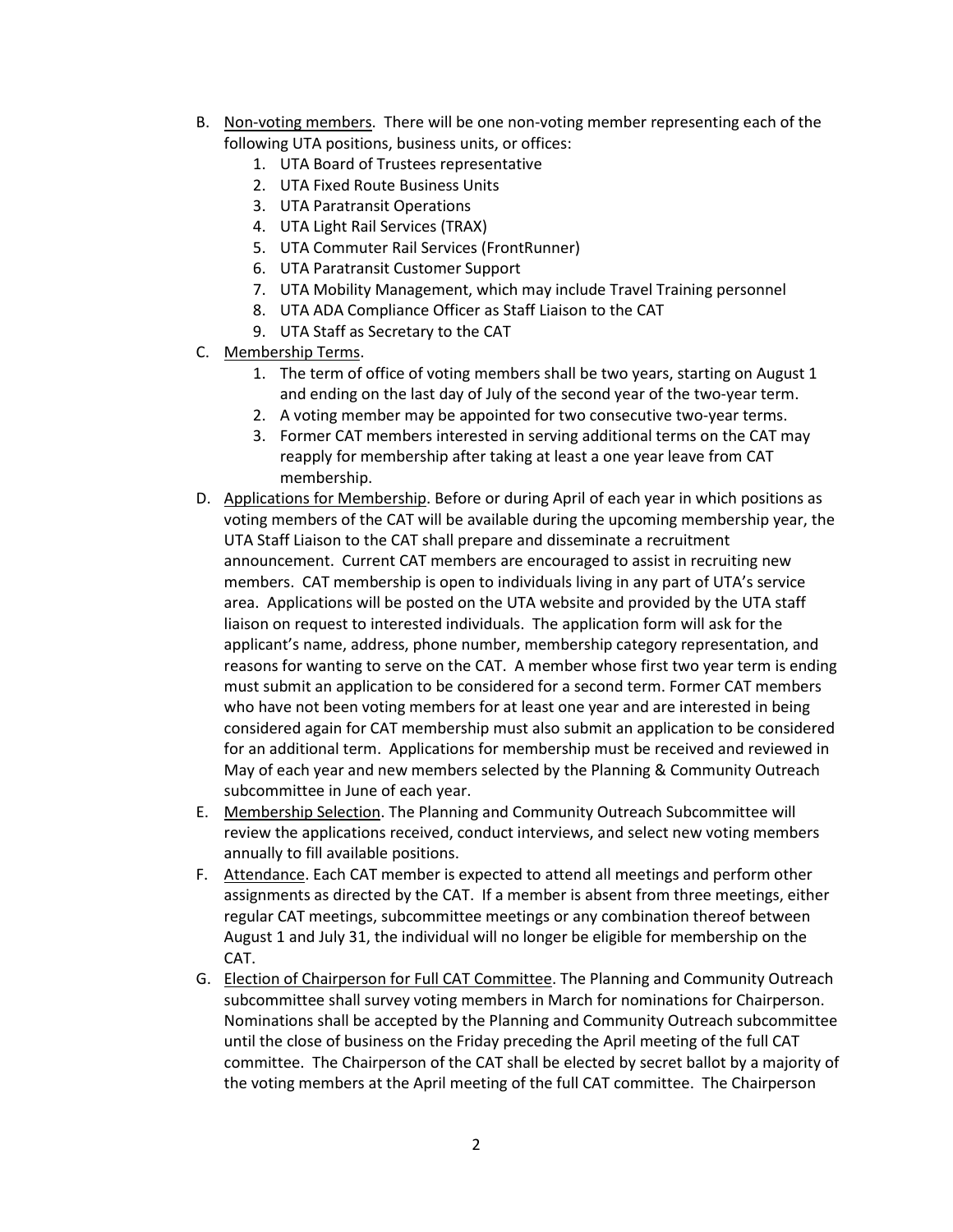may not serve in that position for more than two one-year terms or until his or her successor is elected to that position.

- H. Election of Chairperson for Each Subcommittee. Members of each subcommittee will elect a Chair during the annual CAT training held in August.
- I. Secretary. UTA shall provide a UTA employee to act as Secretary to the CAT.

## **III. Members' Duties and Responsibilities**

The CAT is a non-governing advisory board that shall provide disability related consumer insight to UTA management, as well as the UTA Board of Trustees, on matters pertaining to accessible transportation services consistent with the Americans with Disabilities Act. Members shall:

- A. Promote community support for UTA's accessible transportation systems.
- B. Attend and participate in CAT meetings and accept subcommittee assignments as requested.
- C. Make recommendations for UTA policies and procedures regarding accessible transportation, as well as the CAT charter and CAT subcommittee procedures.
- D. Review UTA proposals for accessible transportation services and provide input on factors related to accessibility qualifications of proposals.
- E. Review accessibility of the fixed route bus and rails services, and provide suggestions for increased use of those services by persons with disabilities.
- F. Review appropriate use of UTA's paratransit service and provide suggestions for increased effectiveness.
- G. If needed, recommend individuals from outside of the CAT committee to study various service specifications and technical aspects of the system.
- H. Assist with the recruitment of new CAT members.
- I. Plan, attend, and participate in the annual ADA celebration.
- J. Participate in disability sensitivity training for UTA employees.

### **IV. Subcommittees**

There shall be three subcommittees: Executive, Planning and Community Outreach, and Services. UTA's ADA Compliance Officer will assign members to subcommittees with consideration given to each members preferences. Annually, each subcommittee shall elect its own leadership to include at least a chairperson.

- A. Executive Subcommittee. The Executive Subcommittee consists of the chair of the full CAT committee, as well as the chair of each of the Planning and Community Outreach and Services subcommittees. The executive subcommittee will meet as needed to review goals of the CAT, to resolve membership issues, and coordinate resources to support all subcommittees.
- B. Planning and Community Outreach Subcommittee. The Planning and Community Outreach Subcommittee is responsible for CAT membership, leadership elections, planning the annual ADA celebration, and reviewing the CAT charter. This subcommittee may give advice to UTA on providing information to the general public, advocacy organizations, and others about UTA's accessible services as well as UTA's efforts to meet and exceed accessibility goals. This subcommittee will help with selecting members of the CAT, as well as the larger disability community, to participate on UTA's paratransit eligibility appeals panel and will support efforts to organize training for new panel members. This subcommittee will work with all of UTA as needed to complete subcommittee goals.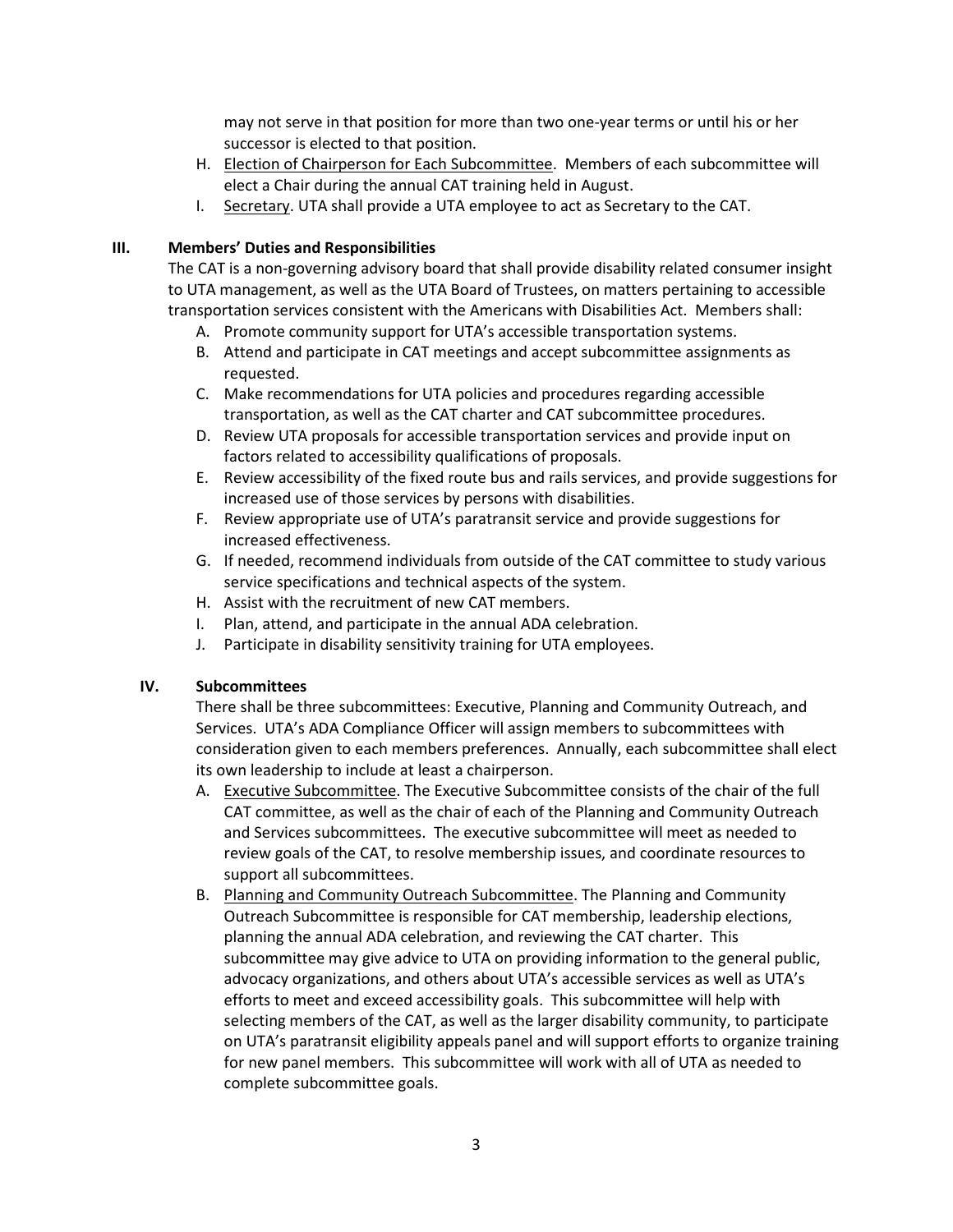C. Services Subcommittee. The Services subcommittee is responsible for providing feedback on all of UTA services and programs, including fixed route bus, rail, and paratransit services, as well as the general direction for UTA on issues related to accessibility. To assure accessibility, non-discrimination and program efficiency, the Services subcommittee may review and provide recommendations on a broad range of topics including: services changes (e.g., routes, stops); UTA policies and procedures; project designs; equipment and vehicles (i.e., buses and train cars); alternate funding sources; fares, including new fare cards and fare policy; service expansion; paratransit eligibility and related appeals; and other changes to UTA services and programs. The Services subcommittee is responsible for reviewing the Paratransit Riders Guide at least every three years.

## **V. Officers' Duties**

- A. Chair. The Chairperson for the full CAT committee shall:
	- 1. Provide input on agendas for meetings of the full CAT.
	- 2. Preside at and facilitate all meetings of the CAT and Executive Subcommittee.
	- 3. Ensure that all recommendations of the CAT are shared.
	- 4. Be the spokesperson for the CAT.
	- 5. Give general direction to the work of the CAT.
	- 6. With support from the ADA Compliance Officer, oversee the work of developing annual subcommittee goals and evaluating progress toward these goals.
	- 7. Report significant CAT accomplishments to the UTA Board of Trustees on an annual basis.
	- 8. Perform other duties as directed by the CAT with concurrence of UTA.
- B. Subcommittee Chairs. The chair of each subcommittee shall:
	- 1. Provide input on agendas for subcommittee meetings.
	- 2. Preside at and facilitate subcommittee meetings.
	- 3. Ensure that all subcommittee recommendations are shared in full CAT committee meetings.
	- 4. Preside at and facilitate meetings at which the Chair of the full CAT committee is not present.
	- 5. Serve as the interim Chair of the CAT in cases where the individual elected to be the Chair of the CAT can no longer serve as the Chair.

# **VI. UTA Staff Liaison**

- A. The UTA ADA Compliance Officer will be the UTA staff representative ("Staff Liaison") to work directly with the CAT.
- B. The Staff Liaison may engage other UTA staff or delegate assignments as necessary to other UTA staff, but the Staff Liaison is the primary point of contact for UTA and will maintain all responsibility for management, direction, and oversight of the CAT.
- C. The Staff Liaison will be responsible for all correspondence with CAT members including but not limited to preparing meeting agendas, taking meeting minutes, arranging for meeting space and meals as necessary.
- D. The Staff Liaison will be responsible to provide timely reports and feedback to the CAT on all subjects, tasks, and projects which the CAT has been asked to engage.
- **VII. Executive Director Participation.** The UTA Executive Director or his or her designee will meet with the CAT at least one (1) time annually to give an update on the state of UTA.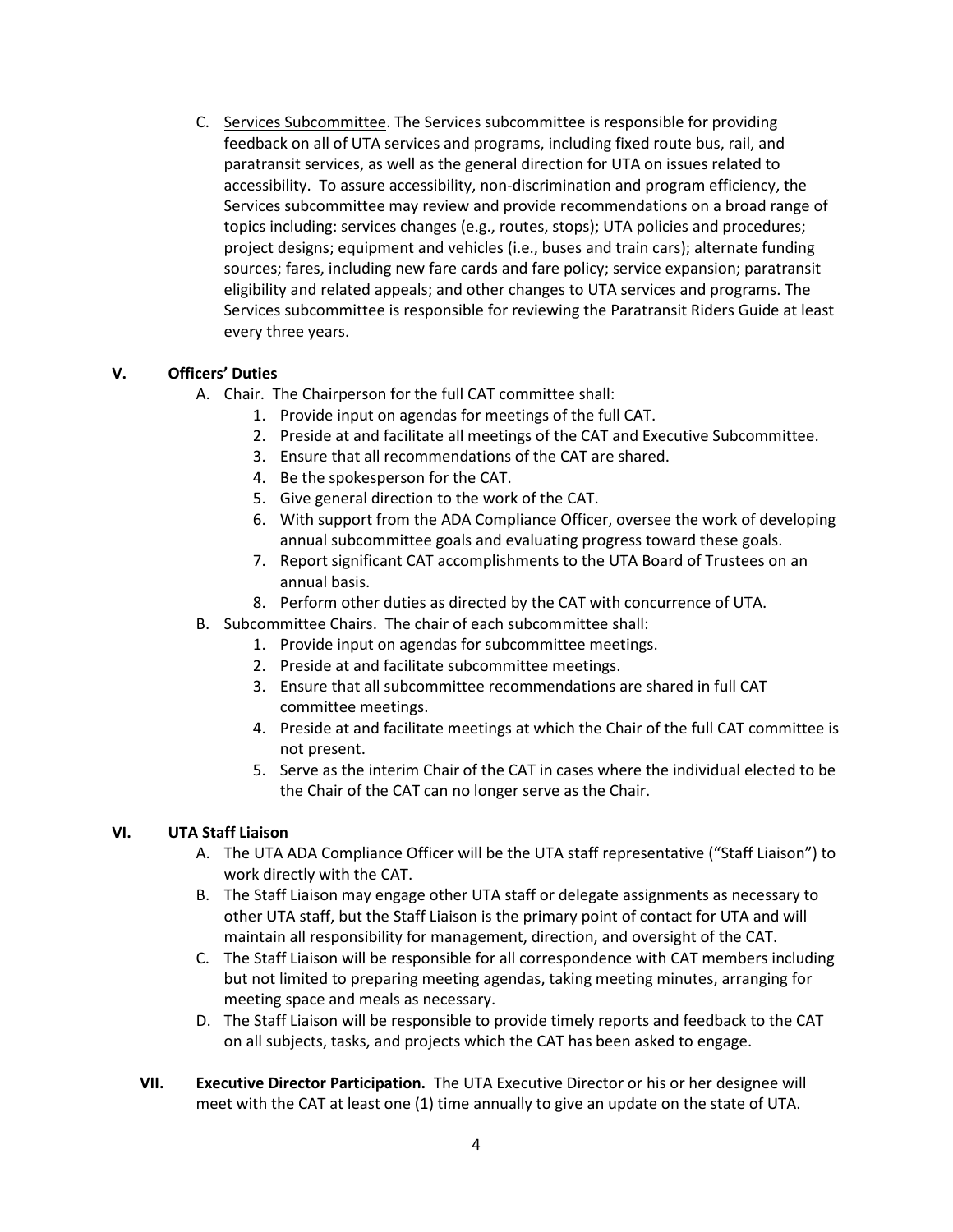### **VIII. Board of Trustees Participation**

The ADA Compliance Officer will invite members of the UTA Board of Trustees to attend all full CAT Committee meetings, as well as the annual ADA Celebration. The specific Board member who will attend meetings and the ADA Celebration will be determined based on Board member schedules and will be coordinated by the Director of Strategic Board Operations, or his or her designee. Board members who attend full CAT meetings are encouraged to share information regarding Board activities or decision which may be of interest to members of the CAT.

## **IX. Meetings**

- A. Open Meetings. All meetings of the full CAT committee, as well as subcommittee meetings, will be held in accordance and consistent with the Utah Open and Public Meetings Act, Utah Code Annotated §54-4-2016. The CAT training held in August of each year is not considered an open meeting, nor are interviews conducted with potential new CAT members.
- B. Schedule.
	- 1. The full CAT will meet quarterly in January, April, and October on the second Monday of the month at the UTA Administration Offices at Frontline Headquarters (FLHQ), 669 West 200 South, Salt Lake City, Utah, unless another date or location is otherwise agreed to by the CAT and UTA. Meetings will start at 12:30 pm and will last for two hours. In-person attendance is required for voting CAT members. The annual ADA celebration held each year in July will take the place of a full CAT committee meeting for the month of July.
	- 2. Subcommittee meetings will generally take place monthly from September to June of each membership year. The date and time of subcommittee meetings will be established each year during the annual CAT training in August based on subcommittee member availability. Participation in subcommittee meetings can take place either in-person or via conference call.
	- 3. New and returning CAT members will participate in a day-long training session on the second Monday in August of each year.
- C. Agenda.
	- 1. The UTA Staff Liaison to the CAT will prepare and email a proposed agenda to the Chair of the full CAT committee or subcommittee at least seven calendar days prior to the next scheduled meeting of the full CAT committee or subcommittee.
	- 2. Upon approval by the Chair, a draft agenda will be emailed to the members of the full CAT committee or subcommittee at least four days prior to the next scheduled meeting.
	- 3. The final agenda for the next scheduled meeting of the full CAT committee or subcommittee will be publicly noticed at least three days prior to the next scheduled meeting.
- D. Rules of Order. Business of the CAT shall be transacted in accordance with *Roberts Rules of Order, Newly Revised*.
- E. Quorum. A majority of all voting members of the CAT must be present to constitute a quorum for the transaction of business. No business of the CAT shall be transacted except at a meeting at which a quorum is present. If less than a quorum of the CAT is present, a majority of those present may vote for adjournment.